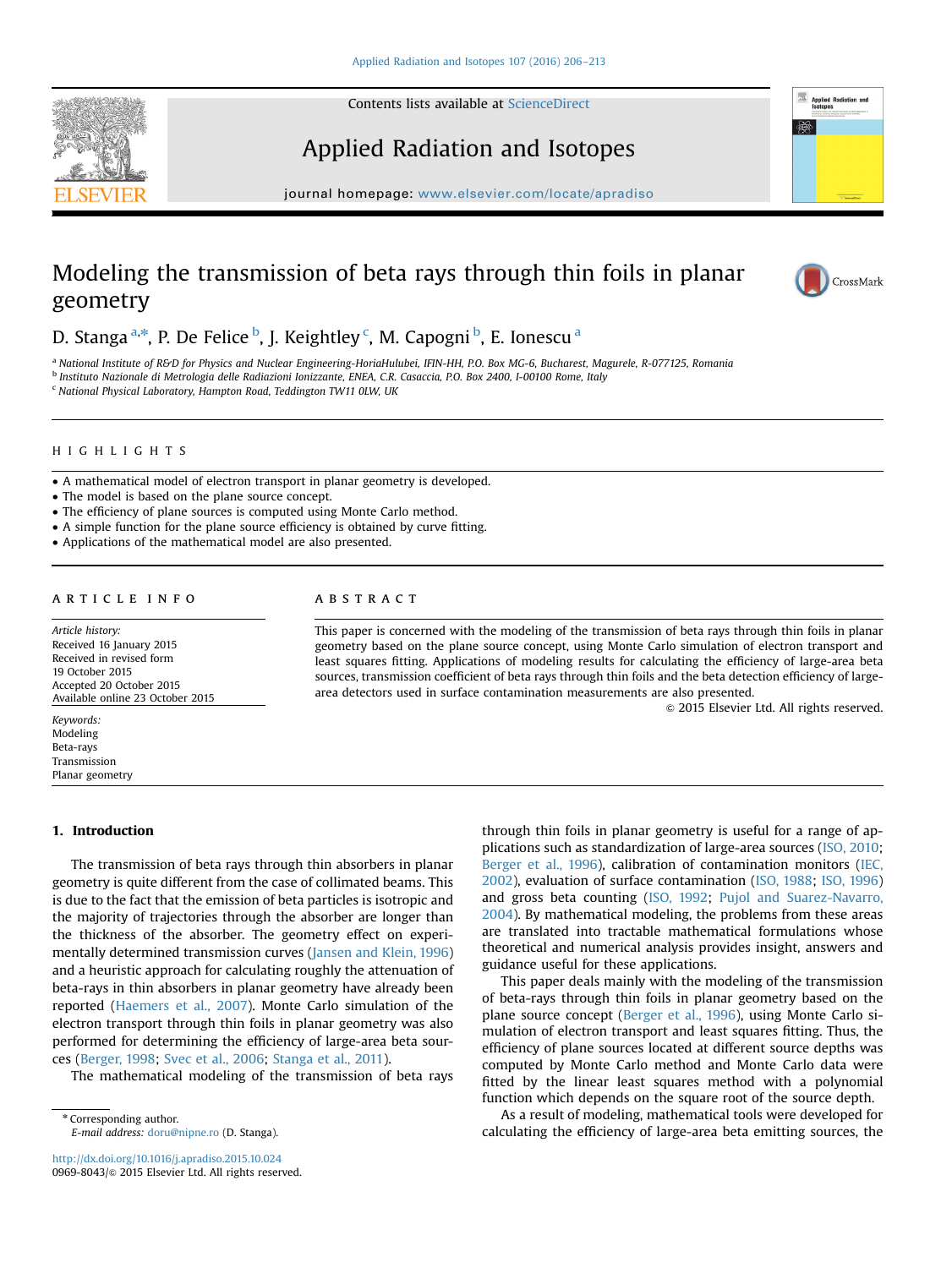*E x*

<span id="page-1-0"></span>transmission coefficient of beta rays through thin foils and the beta detection efficiency of large-area counters. These are powerful tools with many applications in the areas mentioned above. Thus, the integral equation for calculating the source efficiency provides a simple relationship between the surface emission rate and the activity of large-area beta emitting sources. This is in contrast with the general opinion that there is not a simple and known relationship between these quantities [\(ISO, 2010\)](#page-7-0). The same integral equation can be used for evaluating the surface contamination by calculating the efficiency of beta contamination sources. The standard ISO 7503-1 provides two suggested default values for the efficiency of beta contamination sources but they do not have a strong theoretical basis [\(ISO, 1988](#page-7-0)).

Novel methods of measurement can be developed by using the integral equations for calculating the source efficiency and the transmission coefficient. A new method, based on these equations, for determining the activity of large-area beta reference sources constructed from anodized aluminum foils has already been reported ([Stanga, 2014](#page-7-0)). The integral equation for calculating the detection efficiency can be used for investigating under which conditions the calibration of surface contamination meters on the basis of activity per unit area is useful.

In September 2014 the three year duration Joint Research Project "MetroDecom-Metrology for decommissioning nuclear facilities" started in the frame of the European Metrology Research Programme (EMRP). One of specific objectives of the project is to improve the accuracy and traceability of surface beta contamination measurements. The modeling of the transmission of beta rays through thin foils in planar geometry is the starting point in the achievement of this objective.

## 2. Transmission of beta-rays emitted by plane sources through thin foils

### 2.1. Efficiency of plane sources

We consider the large-area source shown in Fig. 1 without the covering foil. In this planar geometry the source substratum of thickness  $\Delta$  is placed on a backing plate both being constructed from the same material of circular shape having identical radii. The activity is incorporated into the top surface of the source substratum resulting in a source which has a thin active layer and a circular shape. The backing plate is thick and the radius of the active layer is small to prevent emission of the beta radiation through the back and the side of the source. We used a circular type source but the results of this paper remain valid for any type of planar source.

For a point source of infinitesimal volume assumed to be located at the position  $(x, y, z)$ , its emission rate in  $2\pi$ ,  $E(x, y, z)$ dxdydz, is defined as the rate of beta particles that emerge from the top surface of the large-area source in a  $2\pi$  solid angle. The emission in  $2\pi$  of the source results from the interplay of two factors. On the one hand, emission is increased due to the backscattering of beta particles by the backing plate, while on the other hand, the emission is decreased due to the absorption of beta particles by the substratum material. The efficiency of the point



Fig. 1. Schematic view of a large-area source covered by a thin foil. Fig. 2. Schematic view of a new type of large-area source.

source is defined as the ratio between its emission rate  $E(x, y, z)$ dxdydz and its activity  $\Lambda(x, y, z)$ dxdydz (assuming that the emission probability of beta particles is 100%). It is evident that the efficiency of the point source does not depend on the coordinates y and z. Under these conditions, the efficiency,  $\varepsilon_p(x)$ , of the plane source located at the depth  $x$  can be defined as

$$
\varepsilon_p(x) = \frac{E_p(x)}{\Lambda_p(x)}\tag{1}
$$

where  $\Lambda_p(x) = \iint_S \Lambda(x, y, z) dy dz$ ,  $E_p(x) = \iint_S E(x, y, z) dy dz$  (S is the surface of the plane source),  $\Lambda_p(x)dx$  and  $E_p(x)dx$  represent the activity and the emission rate in  $2\pi$  of the plane source. In case that the substratum material is different from the material of the backing plate,  $\varepsilon_p(x, \Delta)$  depends on both x and the thickness  $\Delta$  of the substratum material. This is due to the fact that the electrons are backscattered by a double-layered material composed of a backing plate (with the thickness higher than the backscattering saturation thickness) and a thin layer of variable thickness containing the substratum material (see chapter 3). In this case, Eq.  $(1)$ becomes

$$
\varepsilon_p(\mathbf{x}, \Delta) = \frac{E_p(\mathbf{x}, \Delta)}{\Lambda_p(\mathbf{x})}
$$
 (2)

In practice, large-area beta sources are often constructed as it is shown in Fig. 2. This planar geometry is equivalent with the geometry from Fig. 1 when the substratum and backing plate are made from the same material. In case that these materials are different, the efficiency of a point source located at the position  $(x, \theta)$  $y$ ,  $z$ ) depends on the coordinates  $y$  and  $z$  located near the source edge. Consequently, the efficiency of the plane source from the depth  $x$  depends on the coordinates  $y$  and  $z$ . However, this edge effect can be neglected if the atomic numbers of materials are close and/or the source radius is much longer than the maximum range of beta-rays in the substratum material.

As mentioned above, Eq.  $(1)$  is valid for nuclides that emit beta radiations with emission probability of 100% such as  $^{14}C$ ,  $^{147}Pm$ ,  $60C$ <sub>0</sub>,  $36C$ l and  $90Sr-90$ . In case of nuclides that emit both beta particles having a continuous energy spectrum and conversion electrons having discrete energies  $E_i$  with emission probabilities  $f_i$  $(i=1, 2, \ldots, n)$ , the plane source efficiency can be written as

$$
\varepsilon_p(x) = \frac{E_p(x)}{f_T \cdot A_p(x)} = \frac{E_b(x) + E_{ce}(x)}{f_T \cdot A_p(x)} = \frac{f_b \varepsilon_{pb}(x) + f_{ce} \varepsilon_{pce}(x)}{f_T} \tag{3}
$$

where  $E_b(x)$ ,  $f_b$  and  $\varepsilon_{pb}(x)$  are, respectively, the emission rate in  $2\pi$ , the emission probability and the plane source efficiency corresponding to beta particles,  $E_{ce}(x)$ ,  $f_{ce}$  and  $\varepsilon_{pce}(x)$  are, respectively, the emission rate in  $2\pi$ , the total emission probability and the plane source efficiency corresponding to conversion electrons,  $f_T = f_b + f_{ce}$  and  $E_p(x) = E_b(x) + E_{ce}(x)$ . It should be noted that Eq. (3) reduces to Eq. (1) when  $f_b = 1$  and  $f_{ce} = 0$ . The efficiency,  $\varepsilon_{ce}(x)$ , is given by

$$
\varepsilon_{ce}(x) = \frac{E_{ce}(x)}{f_{ce}A_p(x)} = \frac{1}{f_{ce}} \sum_{i=1}^n f_i \varepsilon_{pi}(x)
$$
\n(4)

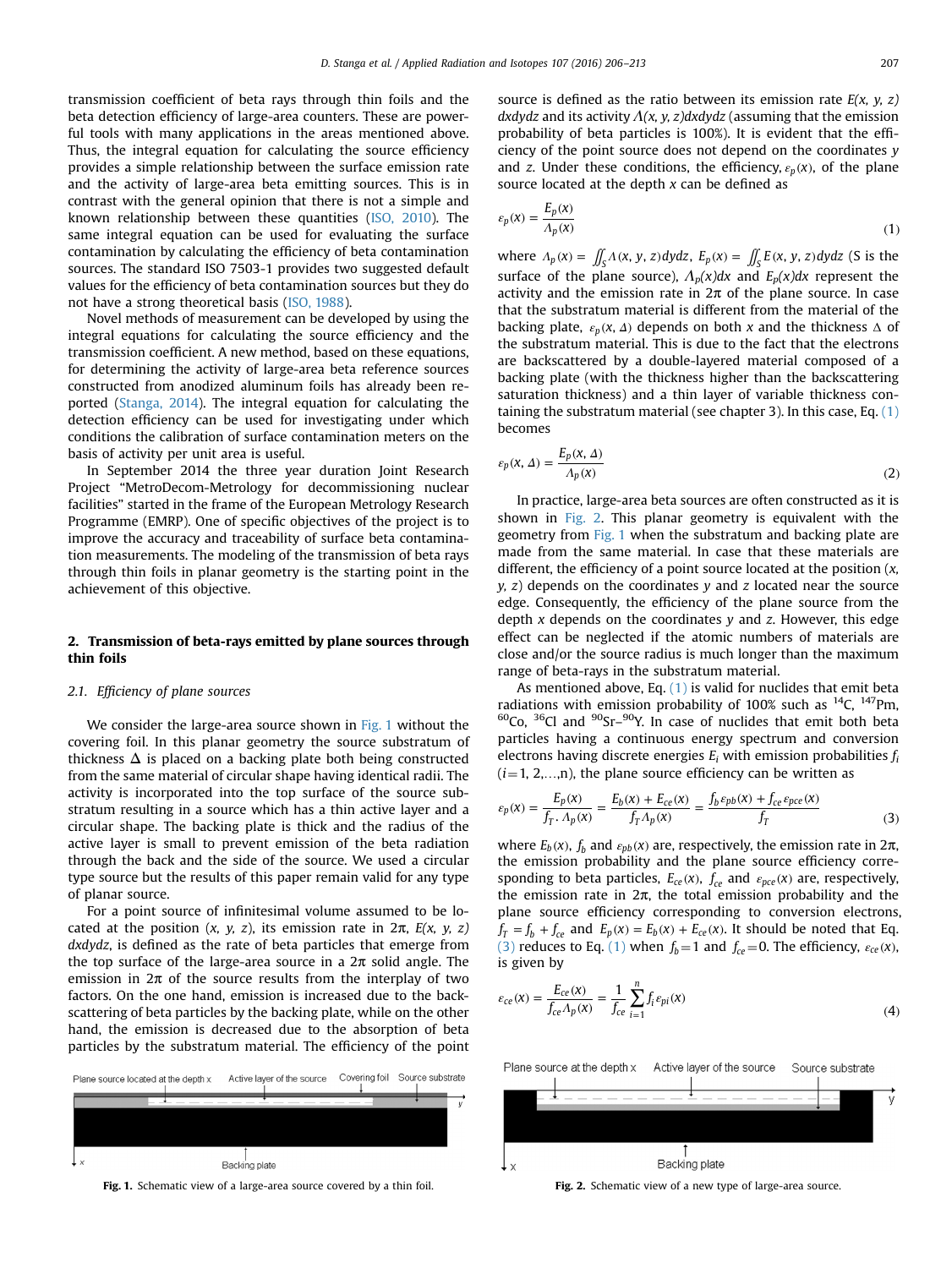<span id="page-2-0"></span>where  $f_{ce} = \sum_{i=1}^{n} f_i$  and  $\varepsilon_{pi}(x)$  is the plane source efficiency corresponding to conversion electrons of energy  $E_i$ . The radionuclide  $137$ Cs is an example of nuclide that emits both beta radiations and conversion electrons (via  $^{137m}$ Ba metastable state with  $T_{1/2}$  $=$  2.55 min). These electrons have three discrete energies  $E_1 = 624$  keV,  $E_2 = 656$  keV and  $E_3 = 660$  keV with emission probabilities  $f_1 = 0.0762$ ,  $f_2 = 0.0142$  and  $f_3 = 0.0033$  ([Bé et al., 2006;](#page-7-0) [Yunoki et al., 2013\)](#page-7-0).

Taking into account the covering foil of thickness s shown in [Fig. 1,](#page-1-0) the efficiency of the plane source located at the depth  $x$ ,  $\varepsilon_{ps}$  (*x*,  $\Delta$ , *s*), can be defined as

$$
\varepsilon_{ps}(x, \Delta, s) = \frac{E_{ps}(x, \Delta, s)}{f_T \cdot \Lambda_p(x)}\tag{5}
$$

where the emission rate in  $2\pi$  of the plane source (the rate of beta particles that emerge from the top surface of the covering foil in a 2π solid angle),  $E_{ps}$  (x, Δ, s), depends on x, Δ and s. The transmission coefficient of beta rays emitted by the plane source through the foil of thickness s is defined as

$$
t_p(x, \Delta, s) = \frac{E_{ps}(x, \Delta, s)}{E_p(x, \Delta)} = \frac{\varepsilon_{ps}(x, \Delta, s)}{\varepsilon_{ps}(x, \Delta)}\tag{6}
$$

Table 1

Values of  $\varepsilon_p(x)$ computed by Monte Carlo method for five nuclides and different values x of the source depth using aluminum and Mylar as materials for both the backing plate and the source substrate.

| Backing plate: aluminum Source substrate: aluminum |                      |                      |                    |                  |                    |                  |                    |                 |                    |  |
|----------------------------------------------------|----------------------|----------------------|--------------------|------------------|--------------------|------------------|--------------------|-----------------|--------------------|--|
| 14C                                                |                      | $147$ Pm             |                    | 60 <sub>Co</sub> |                    | 36 <sub>Cl</sub> |                    | $90$ Sr- $90$ Y |                    |  |
| $x$ (mg/cm2)                                       | $\varepsilon_{p}(X)$ | $x \text{ (mg/cm2)}$ | $\varepsilon_p(x)$ | $x$ (mg/cm2)     | $\varepsilon_p(x)$ | $x$ (mg/cm2)     | $\varepsilon_p(x)$ | $x$ (mg/cm2)    | $\varepsilon_p(X)$ |  |
| 0.000                                              | 0.7205               | 0.000                | 0.7192             | 0.000            | 0.7174             | 0.000            | 0.7147             | 0.000           | 0.7100             |  |
| 0.027                                              | 0.6345               | 0.027                | 0.6372             | 0.027            | 0.6648             | 0.135            | 0.6732             | 0.135           | 0.6740             |  |
| 0.054                                              | 0.5993               | 0.054                | 0.6056             | 0.054            | 0.6432             | 0.270            | 0.6553             | 0.270           | 0.6596             |  |
| 0.081                                              | 0.5735               | 0.135                | 0.5487             | 0.135            | 0.6032             | 0.540            | 0.6320             | 0.540           | 0.6394             |  |
| 0.135                                              | 0.5342               | 0.216                | 0.5112             | 0.270            | 0.5608             | 1.080            | 0.5960             | 1.080           | 0.6125             |  |
| 0.216                                              | 0.4906               | 0.270                | 0.4912             | 0.405            | 0.5305             | 1.620            | 0.5710             | 1.620           | 0.5935             |  |
| 0.270                                              | 0.4669               | 0.405                | 0.4510             | 0.540            | 0.5065             | 2.160            | 0.5478             | 2.160           | 0.5775             |  |
| 0.405                                              | 0.4202               | 0.540                | 0.4198             | 0.810            | 0.4676             | 2.700            | 0.5298             | 2.700           | 0.5620             |  |
| 0.540                                              | 0.3830               | 0.675                | 0.3942             | 1.080            | 0.4370             | 3.510            | 0.5055             | 3.510           | 0.5438             |  |
| 0.810                                              | 0.3270               | 0.810                | 0.3715             | 1.350            | 0.4114             | 5.400            | 0.4595             | 5.400           | 0.5100             |  |
| 1.080                                              | 0.2843               | 1.080                | 0.3346             | 1.620            | 0.3894             | 7.560            | 0.4165             | 7.560           | 0.4783             |  |
| 1.620                                              | 0.2222               | 1.620                | 0.2797             | 2.160            | 0.3517             | 9.180            | 0.3899             | 10.80           | 0.4412             |  |
| 2.160                                              | 0.1781               | 2.160                | 0.2392             | 2.700            | 0.3216             | 10.800           | 0.3661             | 16.20           | 0.3946             |  |
| 2.700                                              | 0.1456               | 2.700                | 0.2078             | 3.240            | 0.2951             | 13.500           | 0.3317             | 21.60           | 0.3585             |  |
| 3.240                                              | 0.1199               | 3.240                | 0.1821             | 4.320            | 0.2531             | 16.200           | 0.3020             | 32.40           | 0.3048             |  |
| 3.780                                              | 0.0994               | 3.780                | 0.1610             | 5.400            | 0.2200             | 21.600           | 0.2528             | 43.20           | 0.2659             |  |
| 4.320                                              | 0.0831               | 4.320                | 0.1430             | 6.750            | 0.1866             | 27.000           | 0.2136             | 54.00           | 0.2364             |  |
| 4.860                                              | 0.0696               | 5.400                | 0.1138             | 8.100            | 0.1598             | 35.100           | 0.1680             | 70.20           | 0.2034             |  |
| 5.400                                              | 0.0585               | 6.750                | 0.0875             | 10.80            | 0.1190             | 43.200           | 0.1327             | 94.50           | 0.1686             |  |
| 6.750                                              | 0.0382               | 8.100                | 0.0679             | 13.50            | 0.0900             | 54.000           | 0.0971             | 162.0           | 0.1123             |  |
| Backing plate: mylar Source substrate: mylar       |                      |                      |                    |                  |                    |                  |                    |                 |                    |  |
| 0.000                                              | 0.6700               | 0.000                | 0.6700             | 0.000            | 0.6680             | 0.000            | 0.6660             | 0.000           | 0.6630             |  |
| 0.007                                              | 0.6293               | 0.007                | 0.6298             | 0.035            | 0.6122             | 0.070            | 0.6381             | 0.070           | 0.6400             |  |
| 0.014                                              | 0.6110               | 0.014                | 0.6130             | 0.070            | 0.5900             | 0.140            | 0.6270             | 0.140           | 0.6310             |  |
| 0.035                                              | 0.5781               | 0.035                | 0.5830             | 0.105            | 0.5727             | 0.280            | 0.6098             | 0.280           | 0.6160             |  |
| 0.070                                              | 0.5420               | 0.070                | 0.5500             | 0.140            | 0.5600             | 0.420            | 0.5974             | 0.700           | 0.5911             |  |
| 0.105                                              | 0.5153               | 0.105                | 0.5269             | 0.210            | 0.5377             | 0.700            | 0.5780             | 1.400           | 0.5630             |  |
| 0.140                                              | 0.4940               | 0.140                | 0.5090             | 0.280            | 0.5206             | 1.400            | 0.5430             | 2.100           | 0.5430             |  |
| 0.175                                              | 0.4757               | 0.210                | 0.4787             | 0.350            | 0.5060             | 2.100            | 0.5165             | 2.800           | 0.5260             |  |
| 0.210                                              | 0.4594               | 0.280                | 0.4549             | 0.420            | 0.4924             | 2.800            | 0.4940             | 4.200           | 0.4992             |  |
| 0.280                                              | 0.4320               | 0.350                | 0.4350             | 0.700            | 0.4510             | 4.200            | 0.4581             | 7.000           | 0.4590             |  |
| 0.420                                              | 0.3881               | 0.420                | 0.4179             | 1.050            | 0.4124             | 5.600            | 0.4290             | 14.000          | 0.3910             |  |
| 0.560                                              | 0.3542               | 0.700                | 0.3650             | 1.400            | 0.3820             | 7.000            | 0.4034             | 21.000          | 0.3454             |  |
| 0.700                                              | 0.3256               | 0.840                | 0.3437             | 1.750            | 0.3564             | 8.400            | 0.3808             | 28.000          | 0.3100             |  |
| 0.840                                              | 0.3013               | 0.980                | 0.3258             | 2.100            | 0.3350             | 9.800            | 0.3610             | 35.000          | 0.2817             |  |
| 0.980                                              | 0.2810               | 1.400                | 0.2820             | 2.800            | 0.2983             | 14.000           | 0.3110             | 42.000          | 0.2590             |  |
| 1.400                                              | 0.2310               | 2.100                | 0.2300             | 3.500            | 0.2690             | 21.000           | 0.2480             | 56.000          | 0.2230             |  |
| 2.100                                              | 0.1730               | 2.800                | 0.1920             | 4.900            | 0.2230             | 28.000           | 0.2007             | 70.000          | 0.1962             |  |
| 2.800                                              | 0.1330               | 4.200                | 0.1400             | 7.000            | 0.1731             | 35.000           | 0.1640             | 84.000          | 0.1760             |  |
| 3.500                                              | 0.1045               | 4.900                | 0.1207             | 9.800            | 0.1280             | 49.000           | 0.1105             | 112.000         | 0.1460             |  |
| 4.200                                              | 0.0830               | 5.600                | 0.1050             | 12.600           | 0.0956             | 52.500           | 0.1003             | 154.000         | 0.1150             |  |

and represents the fraction of beta particles transmitted through this foil.

The concept of plane source, introduced by [Berger et al. \(1996\),](#page-7-0) is useful in treating the efficiency of large-area beta sources and the transmission of beta rays through thin foils in planar geometry because the plane source efficiency can easily be calculated by Monte Carlo method and depends only on the source depth  $x$  and the thickness, Δ, of the source substrate.

## 2.2. Computing the efficiency of plane sources by Monte Carlo method

Electron transport calculations by the Monte Carlo method were carried out using the Pencyl code from the simulation package PENELOPE ([Baro et al., 1995](#page-7-0)). This code simulates electron–photon showers in multilayered cylindrical structures. The reliability of the simulation package PENELOPE for simulating the electron transport was confirmed in different benchmark comparisons and comparative studies ([Sempau et al., 2003;](#page-7-0) [Vilches](#page-7-0) [et al., 2007\)](#page-7-0). In the Pencyl code, the simulation of electron tracks is performed by means of a mixed (class II) algorithm. A detailed description of cross sections and simulation methods adopted in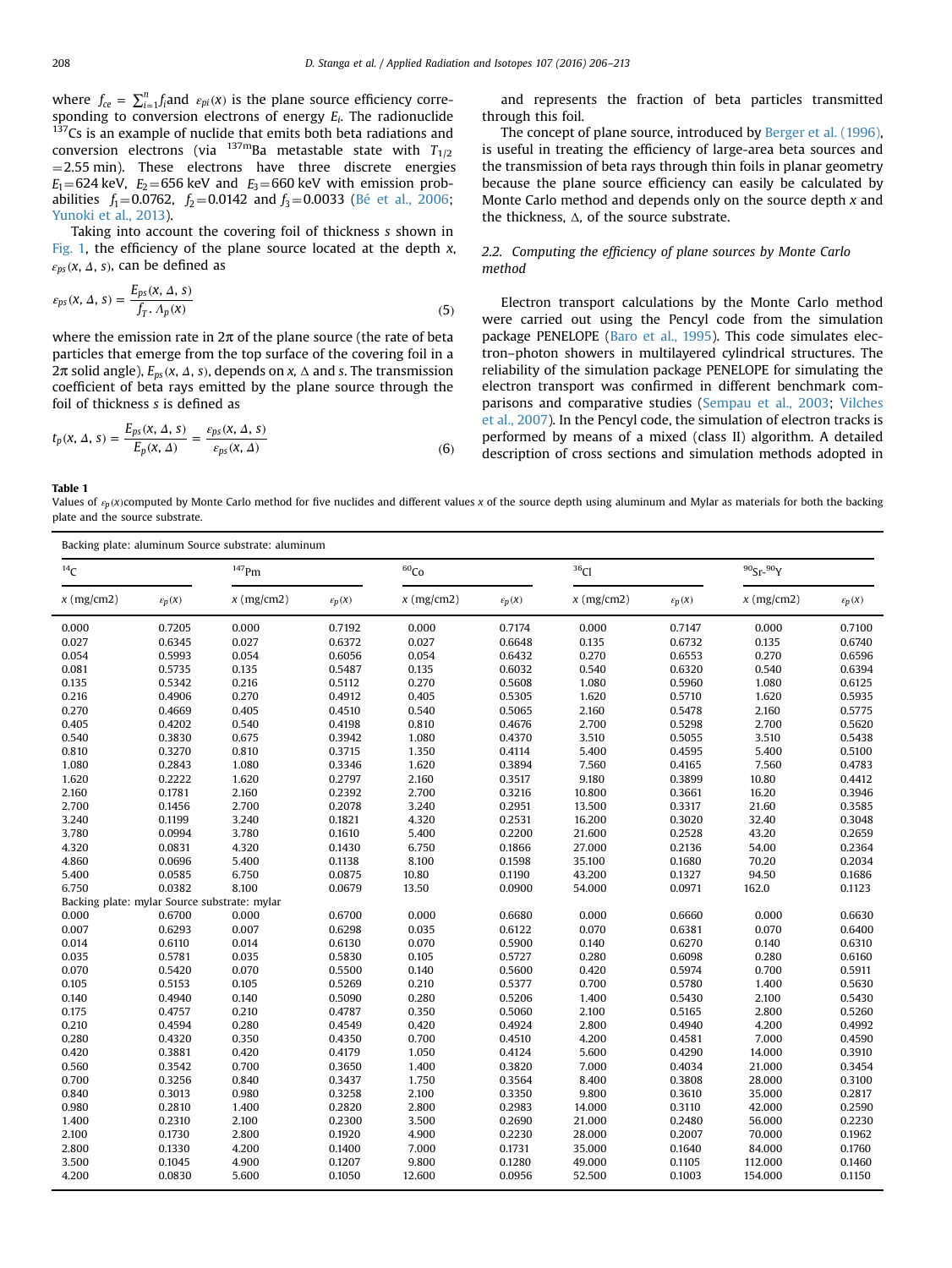#### <span id="page-3-0"></span>Table 2

Values of  $\varepsilon_{n b}(x)$ ,  $\varepsilon_{p1}(x)$ ,  $\varepsilon_{p2}(x)$  and  $\varepsilon_{p3}(x)$  for <sup>137</sup>Cs plane sources computed by Monte Carlo method for different values x of the source depth using aluminum and Mylar as materials for both the backing plate and the source substrate.

| $x \text{ (mg/cm}^2)$                              | $\varepsilon_{pb}(x)$                        | $x \text{ (mg/cm}^2)$ | $\varepsilon_{pb}(x)$ | $x \, (\text{mg/cm}^2)$ | $\varepsilon_{p1}(x)$ | $\varepsilon_{p2}(x)$ | $\varepsilon_{p3}(x)$ |  |  |
|----------------------------------------------------|----------------------------------------------|-----------------------|-----------------------|-------------------------|-----------------------|-----------------------|-----------------------|--|--|
| Backing plate: aluminum Source substrate: aluminum |                                              |                       |                       |                         |                       |                       |                       |  |  |
| 0.000                                              | 0.71500                                      | 5.400                 | 0.37500               | 0.000                   | 0.7080                | 0.7080                | 0.7080                |  |  |
| 0.135                                              | 0.64750                                      | 6.480                 | 0.35110               | 0.675                   | 0.6910                | 0.6910                | 0.6912                |  |  |
| 0.270                                              | 0.62300                                      | 7.560                 | 0.32900               | 1.350                   | 0.6820                | 0.6830                | 0.6830                |  |  |
| 0.540                                              | 0.58710                                      | 9.180                 | 0.30170               | 2.700                   | 0.6680                | 0.6700                | 0.6701                |  |  |
| 1.080                                              | 0.54000                                      | 10.80                 | 0.27700               | 6.750                   | 0.6371                | 0.6400                | 0.6410                |  |  |
| 1.620                                              | 0.50750                                      | 13.50                 | 0.24330               | 13.500                  | 0.5960                | 0.6021                | 0.6026                |  |  |
| 2.160                                              | 0.48100                                      | 16.20                 | 0.21460               | 20.250                  | 0.5610                | 0.5680                | 0.5683                |  |  |
| 2.700                                              | 0.45700                                      | 21.60                 | 0.17040               | 27.000                  | 0.5282                | 0.5370                | 0.5380                |  |  |
| 3.510                                              | 0.42790                                      | 27.00                 | 0.13660               | 33.750                  | 0.4990                | 0.5092                | 0.5100                |  |  |
| 4.320                                              | 0.40400                                      | 37.80                 | 0.08935               | 40.500                  | 0.4690                | 0.4810                | 0.4830                |  |  |
|                                                    | Backing plate: Mylar Source substrate: Mylar |                       |                       |                         |                       |                       |                       |  |  |
| 0.000                                              | 0.6660                                       | 2.800                 | 0.4260                | 0.000                   | 0.6636                | 0.6633                | 0.6632                |  |  |
| 0.035                                              | 0.6337                                       | 4.200                 | 0.3835                | 0.350                   | 0.6528                | 0.6527                | 0.6530                |  |  |
| 0.070                                              | 0.6201                                       | 5.600                 | 0.3500                | 0.700                   | 0.6469                | 0.6478                | 0.6476                |  |  |
| 0.140                                              | 0.6030                                       | 7.000                 | 0.3227                | 1.400                   | 0.6393                | 0.6398                | 0.6394                |  |  |
| 0.210                                              | 0.5889                                       | 10.500                | 0.2702                | 3.500                   | 0.6204                | 0.6221                | 0.6215                |  |  |
| 0.350                                              | 0.5690                                       | 14.000                | 0.2280                | 7.000                   | 0.5973                | 0.5998                | 0.5999                |  |  |
| 0.700                                              | 0.5330                                       | 17.500                | 0.1951                | 14.000                  | 0.5601                | 0.5645                | 0.5653                |  |  |
| 1.050                                              | 0.5069                                       | 21.000                | 0.1690                | 21.000                  | 0.5277                | 0.5337                | 0.5355                |  |  |
| 1.400                                              | 0.4860                                       | 28.000                | 0.1280                | 28.000                  | 0.4981                | 0.5063                | 0.5068                |  |  |
| 2.100                                              | 0.4526                                       | 35.000                | 0.0970                | 42.000                  | 0.4437                | 0.4543                | 0.4547                |  |  |

PENELOPE is given by [Salvat et al. \(2003\)](#page-7-0). The Pencyl code can also perform a purely detailed simulation (collision by collision). Mixed simulation is faster than detailed simulation but detailed simulation usually provides more accurate results that are only affected by statistical uncertainties and inaccuracies of the physical interaction model. Both the mixed simulation and the detailed simulation were used to compute the efficiency of plane sources and the results were practically the same.

Electron transport calculations were first carried out for the planar geometry shown in [Fig. 1](#page-1-0) using the same material for the backing plate and the source. [Table 1](#page-2-0) shows the values of  $\varepsilon_p(x)$ computed by Pencyl code for different values of  $x$  and a set of five beta emitters  $^{14}C$ ,  $^{147}Pm$ ,  $^{60}Co$ ,  $^{36}Cl$ ,  $^{90}Sr-^{90}Y$ . Table 2 shows the values of  $\varepsilon_{pb}(x)$ ,  $\varepsilon_{p1}(x)$ ,  $\varepsilon_{p2}(x)$  and  $\varepsilon_{p3}(x)$  in the case of <sup>137</sup>Cs plane sources for different values of x. Aluminum and Mylar were used for both the backing plate and the substrate. All Monte Carlo data were computed with relative standard uncertainties smaller than 0.3%.

Electron transport calculations were also carried out for determining the efficiency of  $36$ Cl plane sources using aluminum as material for the backing plate and Mylar as source substrate. In Table 3 are shown the values of  $\varepsilon_p(x, \Delta)$  for different values of x computed for  $\Delta = 15.6$  mg/cm<sup>2</sup>.

# Table 3 Values of  $\varepsilon_p$ ( $x$ ,  $\Delta$ ) computed by Monte Carlo method for <sup>36</sup>Cl plane sources, different

| values x of the source depth and $\Delta = 15.6$ mg/cm <sup>2</sup> using aluminum as material for |
|----------------------------------------------------------------------------------------------------|
| the backing plate and Mylar as material for the source substrate.                                  |

| $x \, (\text{mg/cm}^2)$ | $\varepsilon_p(X, \Delta)$ | $x \, (\text{mg/cm}^2)$ | $\varepsilon_p(X, \Delta)$ |
|-------------------------|----------------------------|-------------------------|----------------------------|
| 0.00                    | 0.6787                     | 2.10                    | 0.5305                     |
| 0.07                    | 0.6507                     | 3.50                    | 0.4905                     |
| 0.14                    | 0.6392                     | 4.90                    | 0.4595                     |
| 0.28                    | 0.6229                     | 7.00                    | 0.4212                     |
| 0.56                    | 0.6005                     | 9.80                    | 0.3816                     |
| 0.84                    | 0.5834                     | 12.60                   | 0.3499                     |
| 1.40                    | 0.5568                     | 15.60                   | 0.3246                     |
|                         |                            |                         |                            |

### 2.3. Least square fitting of Monte Carlo data

The Monte Carlo data were fitted with deviations of less than 0.5% by the following polynomial function in the variable square root of x.

$$
\varepsilon_p(x) = a_0 + a_1 x^{0.5} + a_2 x^{1.0} + a_3 x^{1.5} + a_4 x^{2.0} + a_5 x^{2.5}
$$
 (7)

where  $a_0$ ,  $a_1$ ,  $a_2$ ,  $a_3$ ,  $a_4$  and  $a_5$  are fitting parameters. In [Table 4](#page-4-0) are shown the values of fitting parameters for  $^{14}C$ ,  $^{147}Pm$ ,  $^{60}Co$ ,  $^{36}Cl$ , and <sup>90</sup>Sr-<sup>90</sup>Y plane sources which were computed using Monte Carlo data from [Table 1.](#page-2-0) One can see from [Table 4](#page-4-0) that  $\varepsilon_p(x)$  depends not only on  $x$  but also on materials used for the backing plate and the source substrate. It is also evident that  $a_0 = (1 + \eta_S)/2$ where  $\eta_s$  is the saturation backscattering coefficient of the backing plate material (see chapter 3).

In the case of  $137Cs$  plane sources, the fitting parameters,  $a_i(i=0, 1, 2, 3, 4, 5)$ , were calculated by means of Eq.  $(3)$  as follows

$$
a_i = \frac{f_b a_{ib} + f_1 a_{i1} + f_2 a_{i2} + f_3 a_{i3}}{f_T}
$$
\n(8)

where  $a_{ib}$ ,  $a_{i1}$ ,  $a_{i2}$ ,  $a_{i3}$  are, respectively, the fitting parameters corresponding to  $\varepsilon_{pb}(x)$ ,  $\varepsilon_{p1}(x)$ ,  $\varepsilon_{p2}(x)$ ,  $\varepsilon_{p3}(x)$ . These parameters were computed using Monte Carlo data from Table 2. [Table 5](#page-4-0) shows the parameters *ai*which were calculated by means of Eq. (8). In [Fig. 3](#page-5-0) is shown  $\varepsilon_p(x)$  for <sup>14</sup>C, <sup>147</sup>Pm, <sup>60</sup>Co, <sup>137</sup>Cs, <sup>36</sup>Cl and <sup>90</sup>Sr-<sup>90</sup>Y plane sources and  $x \in [0, 7]$  mg/cm<sup>2</sup> using aluminum as material for both backing plate and source substrate.

Monte Carlo data from Table 3 were also fitted with the function expressed by Eq. (7). The following values of the fitting parameters were obtained:  $a_0 = 0.67866$ ,  $a_1 = -0.10582$ ,  $a_2 =$ 0.00017,  $a_3$  = 0.00261,  $a_4$  = -0.00083 and  $a_5$  = 0.00011. As one can see,  $a_0 = (1 + \eta_S^{(am)}(\Delta))/2$  where  $\eta_S^{(am)}(\Delta)$  is the backscattering coefficient at saturation of the double-layered material composed of the aluminum plate and the Mylar substrate of thickness Δ  $=15.6$  mg/cm<sup>2</sup> (see Eq. [\(11\)\)](#page-4-0).

#### 3. Backscattering of beta-rays in planar geometry

The backscattering coefficient is defined as the ratio of the number of backscattered beta particles to the number of beta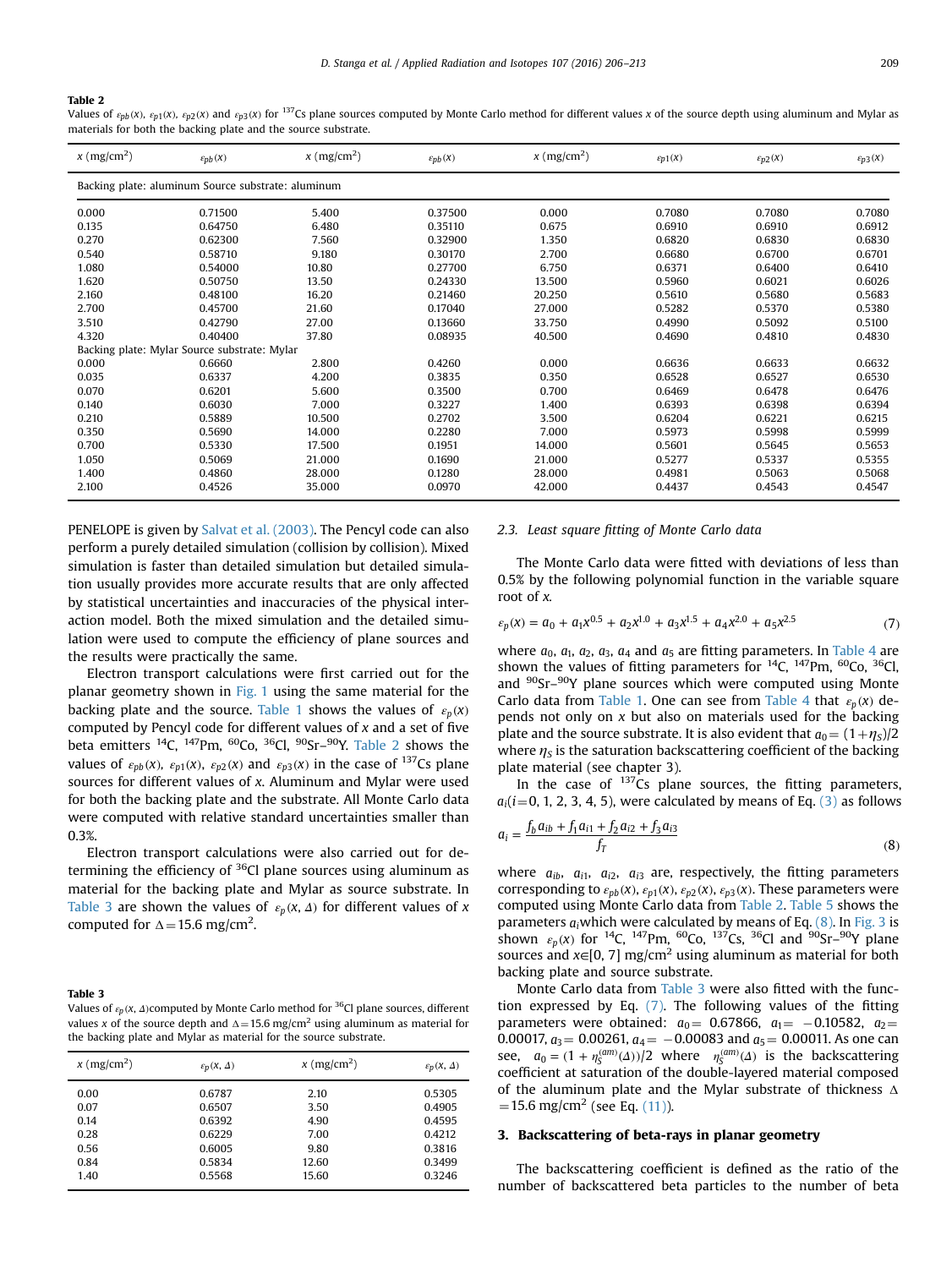<span id="page-4-0"></span>

| Table 4 |  |  |  |
|---------|--|--|--|

| Parameters                                         | 14 <sub>C</sub> | $147$ Pm       | 60 <sub>Co</sub> | 36 <sub>Cl</sub> | $90$ Sr- $90$ Y |  |  |  |
|----------------------------------------------------|-----------------|----------------|------------------|------------------|-----------------|--|--|--|
| Backing plate: aluminum Source substrate: aluminum |                 |                |                  |                  |                 |  |  |  |
| a <sub>0</sub>                                     | 0.721095409     | 0.719180278    | 0.717789557      | 0.715109231      | 0.709496911     |  |  |  |
| $a_1$ (cm/mg <sup>0.5</sup> )                      | $-0.554508690$  | $-0.534596470$ | $-0.340266940$   | $-0.115271820$   | $-0.098614630$  |  |  |  |
| $a_2$ (cm <sup>2</sup> /mg)                        | 0.121308877     | 0.218489073    | 0.084607399      | 0.000130448      | 0.005957814     |  |  |  |
| $a_3$ (cm <sup>3</sup> /mg <sup>1.5</sup> )        | 0.019860022     | $-0.073902140$ | $-0.020256230$   | 0.001071889      | $-0.000304160$  |  |  |  |
| $a_4$ (cm <sup>4</sup> /mg <sup>2</sup> )          | $-0.014401100$  | 0.017351480    | 0.003832716      | $-0.000094503$   | 0.000024287     |  |  |  |
| $a_5$ (cm <sup>5</sup> /mg <sup>2.5</sup> )        | 0.002085874     | $-0.001790780$ | $-0.000318940$   | 0.000003376      | $-0.000000950$  |  |  |  |
| Backing plate: Mylar Source substrate: Mylar       |                 |                |                  |                  |                 |  |  |  |
| a <sub>0</sub>                                     | 0.670716345     | 0.670142842    | 0.668312343      | 0.666195460      | 0.663283958     |  |  |  |
| $a_1$ (cm/mg <sup>0.5</sup> )                      | $-0.519479640$  | $-0.507823940$ | $-0.320046400$   | $-0.107256370$   | $-0.090951850$  |  |  |  |
| $a_2$ (cm <sup>2</sup> /mg)                        | 0.122417795     | 0.237092755    | 0.090804341      | 0.002131739      | 0.006006713     |  |  |  |
| $a_3$ (cm <sup>3</sup> /mg <sup>1.5</sup> )        | 0.021748840     | $-0.102182100$ | $-0.027440120$   | 0.000364491      | $-0.000416620$  |  |  |  |
| $a_4$ (cm <sup>4</sup> /mg <sup>2</sup> )          | $-0.021923850$  | 0.030166282    | 0.006049652      | $-0.000015832$   | 0.000034107     |  |  |  |
| $a_5$ (cm <sup>5</sup> /mg <sup>2.5</sup> )        | 0.004492794     | $-0.003815360$ | $-0.000557110$   | 0.000000217      | $-0.000001214$  |  |  |  |

particles hitting the surface of the backing plate. The backscattering coefficient increases with increasing backing plate thickness until saturation is reached. The largest backing layer, at which the backscattering coefficient reaches its maximal value, is called the thickness of saturation. The backscattering coefficient corresponding to values of the backing plate thickness higher than the saturation thickness is called saturation backscattering coefficient.

The backscattering coefficient in planar geometry was computed by means of the Pencyl code. [Table 6](#page-5-0) shows the values of the backscattering coefficient,  $\eta(x)$ , for different values, x, of the backing plate (aluminum) thickness. In the same table are also shown approximate values for the backscattering saturation thickness. An empirical model of  $\eta(x)$  was obtained by least square fitting of data from [Table 6](#page-5-0) with the following function

$$
\eta(x) = \frac{\alpha \sqrt{x}}{1 + \beta \sqrt{x}}\tag{9}
$$

The values of fitting parameters  $\alpha$  and  $\beta$  corresponding to <sup>14</sup>C, <sup>147</sup>Pm, <sup>60</sup>Co, <sup>137</sup>Cs, <sup>36</sup>Cl, and <sup>90</sup>Sr-<sup>90</sup>Y are shown in [Table 7](#page-5-0).

The backscattering coefficient at saturation is of practical interest and therefore it was calculated for different materials of the backing plate using Pencyl code. In [Table 8](#page-5-0) are given the values of the saturation backscattering coefficient in planar geometry for  $^{14}C$ ,  $147$ Pm,  $60$ Co,  $137$ Cs,  $36$ Cl,  $90$ Sr- $90$ Y nuclides and for beryllium, carbon, aluminum, titanium, iron, molybdenum and tungsten materials. One can see from [Table 8](#page-5-0) that, for a given material, the saturation backscattering coefficient is almost constant for all nuclides. Its dependence on the atomic number Z can be approximated within 3% by the following relationship

$$
\eta_{\rm S}(Z) = 0.137 \ln(Z) + 0.085\tag{10}
$$

The backscattering coefficient at saturation was also calculated for a double-layered material composed of an aluminum plate (with the thickness higher than the backscattering saturation thickness) and a Mylar foil. Results are shown in [Table 9](#page-6-0) for different values, x, of the Mylar foil thickness. An empirical model of the saturation backscattering coefficient,  $η_{\mathcal{S}}^{(\text{am})}(x)$ , was obtained by least square fitting of data from [Table 9](#page-6-0) with the following function

 $\eta_S^{(am)}(x) = \eta_S^{(my)} + (\eta_S^{(al)} - \eta_S^{(my)}) \exp(-x/\theta)$  (11)

where  $\eta_S^{(al)}$  and  $\eta_S^{(my)}$  are, respectively, the saturation backscattering coefficient of the aluminum plate and the Mylar foil and  $\theta$  is the fitting parameter which is also shown in [Table 9.](#page-6-0)

## 4. Comparison with data found in the literature

To check the validity of the models presented in this paper, we compare the Monte Carlo data obtained from Pencyl code with data from literature. Thus, the results reported by Berger in [Table 2](#page-3-0) of the paper [\(Berger, 1998\)](#page-7-0) are compared with the Monte Carlo results given in [Table 1](#page-2-0) (aluminum) of this paper. The maximum discrepancy between results is 3.3% obtained in the case of the nuclide <sup>14</sup>C for  $x=2.16$  mg/cm<sup>2</sup>. Although the TRANSIT code used by Berger and Pencyl code have different interaction models and tracking algorithms, they give results in very good agreement.

In the paper ([Seliger, 1952\)](#page-7-0), the backscattering coefficient at saturation was measured in planar geometry ( $2\pi$  solid angle) for different materials of the backing plate (Lucite, aluminum, copper, silver and lead) using a  $4\pi$  beta counter and a <sup>32</sup>P source ( $E_{max}$ )  $=$  1.71 MeV). Discrepancies smaller than 10% were found between the results reported by Seliger in [Fig. 2](#page-1-0) of the paper (Selinger, 1952) and the results obtained in this work using Eq. (10). These discrepancies are due to the errors of calculation given by Eq. (10) and the uncertainty in the measurement of the saturation backscattering coefficient.

Though the reliability of the Pencyl code for electron transport was previously mentioned, the above comparisons give more confidence in the results obtained in this paper.

#### 5. Applications

#### 5.1. Efficiency of large-area beta sources

The surface emission rate,  $E<sub>S</sub>$ , of the large-area source shown in [Fig. 1](#page-1-0) (covering foil is neglected) is defined by ISO 8769 and can be calculated by means of Eq.  $(2)$ . Thus, we get

| ı |  |
|---|--|
|---|--|

Values of the parameters  $a_0$ ,  $a_1$ ,  $a_2$ ,  $a_3$ ,  $a_4$ ,  $a_5$  for <sup>137</sup>Cs plane sources obtained by means of Eq. [\(8\).](#page-3-0)

| <b>Materials</b> | a٥          | $a_1$ (cm/mg <sup>0.5</sup> ) | $a_2$ (cm <sup>2</sup> /mg) | $a_3$ (cm <sup>3</sup> /mg <sup>1.5</sup> ) | $a_4$ (cm <sup>4</sup> /mg <sup>2</sup> ) | $a_5$ (cm <sup>5</sup> /mg <sup>2.5</sup> ) |
|------------------|-------------|-------------------------------|-----------------------------|---------------------------------------------|-------------------------------------------|---------------------------------------------|
| Aluminum         | 0.714323109 | $-0.176106937$                | 0.023339380                 | $-0.003506495$                              | 0.000442019                               | $-0.000023705$                              |
| Mylar            | 0.665848407 | $-0.165421222$                | 0.025099775                 | $-0.004340524$                              | 0.000539681                               | $-0.000027459$                              |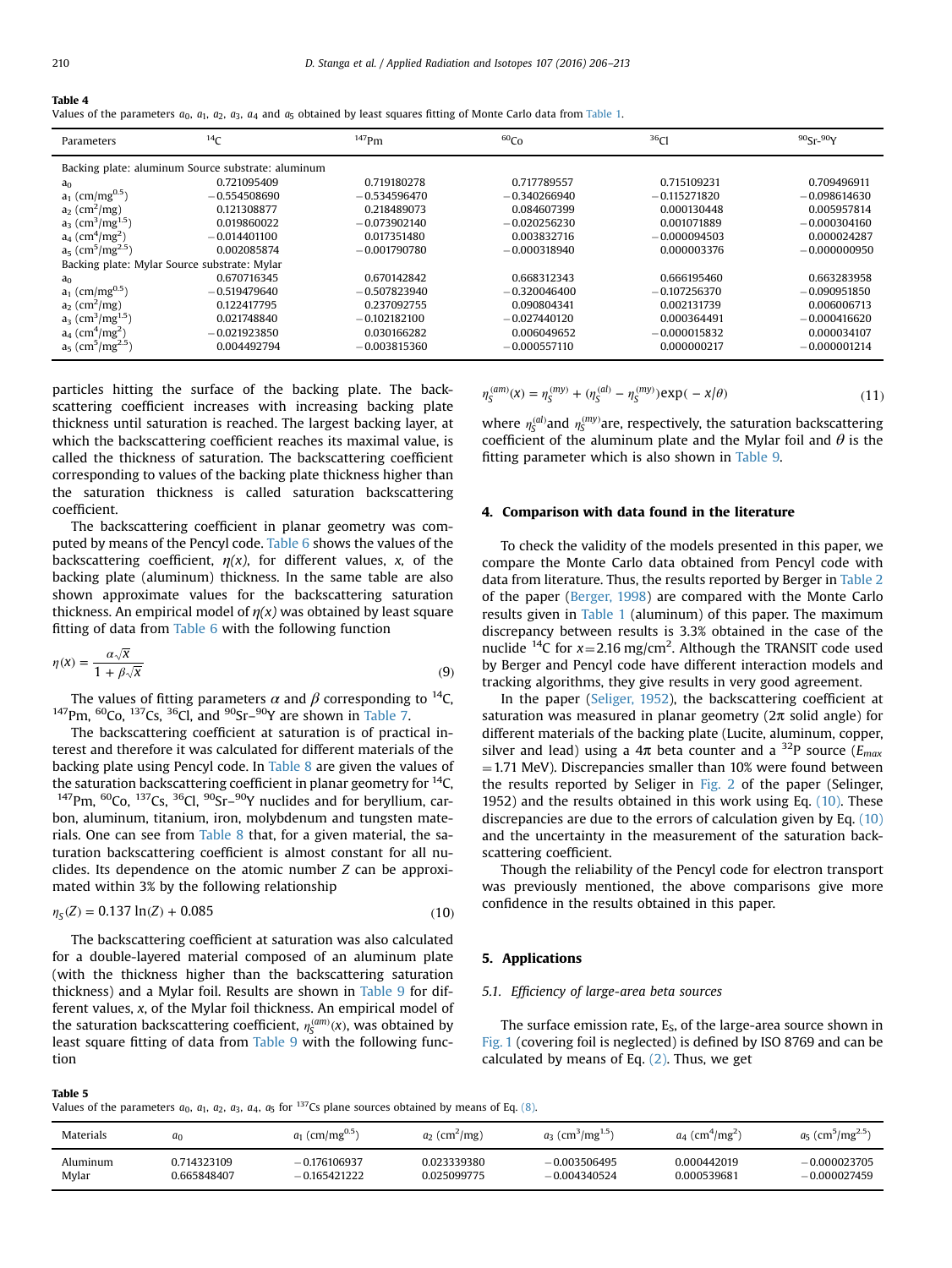<span id="page-5-0"></span>

Fig. 3. The efficiency of <sup>14</sup>C, <sup>147</sup>Pm, <sup>60</sup>Co, <sup>137</sup>Cs, <sup>36</sup>Cl and <sup>90</sup>Sr–<sup>90</sup>Y plane sources as a function of x. Using aluminum as material for both backing plate and source substrate.

$$
E_S = f_T \int_0^{x_{\text{max}}} \varepsilon_p(x, \Delta) \Lambda_p(x) dx = f_T \Lambda \int_0^{x_{\text{max}}} \varepsilon_p(x, \Delta) f(x) dx \tag{12}
$$

where  $\Lambda$  is the source activity,  $f(x) = \Lambda_p(x) / \Lambda$  is the activity depth distribution and  $x_{\text{max}}$  represents the thickness of the active layer of the source which may be smaller than the thickness of the source material (see [Fig. 1\)](#page-1-0). Eq. [\(12\)](#page-4-0) shows that there is a simple relationship between  $E_S$  and the activity,  $\Lambda$ , of the source and  $\Lambda$  can be calculated for a given value of  $E<sub>S</sub>$  provided that  $x<sub>max</sub>$  and  $f(x)$  are known.

The efficiency, *εS*, of large-area beta sources is defined as the fraction of the emitted particles that emerge from the top surface of the source in a  $2\pi$  solid angle. It follows that

$$
\varepsilon_{\rm S} = \frac{E_{\rm S}}{f_{\rm T} \Lambda} = \int_0^{x_{\rm max}} \varepsilon_p(x, \Delta) f(x) dx \tag{13}
$$

In case that the same material is used for the backing plate and source substrate,  $\varepsilon_p$ ( $x$ ,  $\Delta$ ) from Eqs. [\(12\)](#page-4-0) and (13) must be replaced with  $\varepsilon_p(x)$  (see Eq. [\(1\)\)](#page-1-0).

Taking into account that the source is covered by a foil of thickness s as it is shown in [Fig. 1](#page-1-0), the emission rate in  $2\pi$  of the large-area source (the rate of beta particles emitted by the largearea source that emerge from the top surface of the covering foil in

Table 7 Values of the fitting parameters  $\alpha$  and  $\beta$  for six radionuclides.

| Parameters                       | 14 <sub>C</sub> | $^{147}$ Pm | $^{60}Co$ | 137C <sub>c</sub> | 36 <sub>Cl</sub> | $90$ Sr- $90$ Y |
|----------------------------------|-----------------|-------------|-----------|-------------------|------------------|-----------------|
| $\alpha$ (cm/mg <sup>0.5</sup> ) | 1.50            | 1.29        | 0.84      | 0.50              | 0.35             | 0.26            |
| $\beta$ (cm/mg <sup>0.5</sup> )  | 2.96            | 2.53        | 1.64      | 1.01              | 0.68             | 0.56            |

## Table 8

Values of the saturation backscattering coefficient for six nuclides and different materials as backing plates.

| Backing plate | Ζ  | Saturation backscattering coefficient |          |                  |                   |                  |            |  |  |  |
|---------------|----|---------------------------------------|----------|------------------|-------------------|------------------|------------|--|--|--|
|               |    | 14 <sub>C</sub>                       | $147$ Pm | 60C <sub>O</sub> | 137C <sub>S</sub> | 36 <sub>Cl</sub> | $905r-90Y$ |  |  |  |
| Beryllium     | 4  | 0.285                                 | 0.284    | 0.285            | 0.285             | 0.285            | 0.282      |  |  |  |
| Carbon        | 6  | 0.333                                 | 0.332    | 0.331            | 0.330             | 0.329            | 0.324      |  |  |  |
| Aluminum      | 13 | 0.440                                 | 0.438    | 0.436            | 0.430             | 0.430            | 0.420      |  |  |  |
| Titanium      | 22 | 0.505                                 | 0.504    | 0.504            | 0.503             | 0.501            | 0.495      |  |  |  |
| Iron          | 26 | 0.542                                 | 0.541    | 0.540            | 0.534             | 0.530            | 0.524      |  |  |  |
| Molybdenum    | 42 | 0.603                                 | 0.603    | 0.604            | 0.604             | 0.603            | 0.592      |  |  |  |
| Tungsten      | 74 | 0.677                                 | 0.677    | 0.684            | 0.689             | 0.690            | 0.679      |  |  |  |

#### Table 6

Values of the backscattering coefficient,  $\eta(x)$ , for aluminum computed by Monte Carlo method for six nuclides and different values x of the backing plate thickness together with approximate values of the backscattering saturation thickness.

| $^{14}C$                        |           | $^{147}$ Pm                                      |           | 60 <sub>Co</sub>           |           | $137$ Cs                   |           | 36 <sub>Cl</sub>           |           | $90{\rm Sr} - 90{\rm Y}$   |           |
|---------------------------------|-----------|--------------------------------------------------|-----------|----------------------------|-----------|----------------------------|-----------|----------------------------|-----------|----------------------------|-----------|
| $\chi$<br>(mg/cm <sup>2</sup> ) | $\eta(x)$ | x<br>(mg/cm <sup>2</sup> )                       | $\eta(x)$ | x<br>(mg/cm <sup>2</sup> ) | $\eta(x)$ | x<br>(mg/cm <sup>2</sup> ) | $\eta(x)$ | x<br>(mg/cm <sup>2</sup> ) | $\eta(x)$ | x<br>(mg/cm <sup>2</sup> ) | $\eta(x)$ |
| 0.000                           | 0.000     | 0.000                                            | 0.000     | 0.000                      | 0.000     | 0.000                      | 0.000     | 0.000                      | 0.000     | 0.000                      | 0.000     |
| 0.027                           | 0.161     | 0.027                                            | 0.156     | 0.054                      | 0.148     | 0.135                      | 0.139     | 0.135                      | 0.110     | 0.540                      | 0.138     |
| 0.054                           | 0.206     | 0.054                                            | 0.190     | 0.135                      | 0.192     | 0.270                      | 0.167     | 0.270                      | 0.136     | 1.080                      | 0.169     |
| 0.135                           | 0.264     | 0.135                                            | 0.242     | 0.216                      | 0.218     | 0.540                      | 0.203     | 0.540                      | 0.166     | 1.620                      | 0.190     |
| 0.216                           | 0.296     | 0.216                                            | 0.272     | 0.270                      | 0.228     | 1.080                      | 0.244     | 1.080                      | 0.204     | 2.160                      | 0.205     |
| 0.270                           | 0.304     | 0.270                                            | 0.286     | 0.540                      | 0.270     | 1.620                      | 0.270     | 2.160                      | 0.247     | 2.700                      | 0.218     |
| 0.405                           | 0.332     | 0.405                                            | 0.306     | 0.810                      | 0.298     | 2.160                      | 0.289     | 2.700                      | 0.263     | 4.320                      | 0.246     |
| 0.540                           | 0.352     | 0.540                                            | 0.324     | 1.080                      | 0.316     | 2.700                      | 0.304     | 3.510                      | 0.282     | 5.400                      | 0.259     |
| 0.810                           | 0.378     | 0.810                                            | 0.350     | 1.620                      | 0.344     | 3.510                      | 0.320     | 4.320                      | 0.296     | 7.560                      | 0.280     |
| 1.080                           | 0.394     | 1.080                                            | 0.368     | 2.160                      | 0.362     | 4.320                      | 0.336     | 5.400                      | 0.313     | 10.80                      | 0.302     |
| 1.620                           | 0.412     | 1.620                                            | 0.390     | 2.700                      | 0.374     | 5.400                      | 0.350     | 7.560                      | 0.337     | 16.20                      | 0.326     |
| 2.160                           | 0.424     | 2.160                                            | 0.404     | 3.240                      | 0.386     | 7.560                      | 0.371     | 10.80                      | 0.363     | 21.60                      | 0.342     |
| 2.700                           | 0.430     | 2.700                                            | 0.414     | 4.320                      | 0.400     | 9.180                      | 0.382     | 16.20                      | 0.388     | 37.80                      | 0.369     |
| 3.240                           | 0.434     | 3.240                                            | 0.420     | 6.750                      | 0.418     | 10.80                      | 0.391     | 21.60                      | 0.402     | 54.00                      | 0.384     |
| 3.780                           | 0.436     | 3.780                                            | 0.424     | 8.100                      | 0.424     | 16.20                      | 0.410     | 32.40                      | 0.418     | 81.00                      | 0.398     |
| 5.400                           | 0.440     | 4.320                                            | 0.426     | 10.80                      | 0.430     | 21.60                      | 0.419     | 37.80                      | 0.422     | 135.0                      | 0.412     |
| 6.750                           | 0.444     | 6.750                                            | 0.436     | 13.50                      | 0.434     | 32.40                      | 0.428     | 48.60                      | 0.428     | 216.0                      | 0.420     |
| 8.100                           | 0.444     | 8.100                                            | 0.436     | 16.20                      | 0.434     | 35.10                      | 0.428     | 51.30                      | 0.428     | 230.0                      | 0.420     |
|                                 |           | Backscattering saturation thickness ( $mg/cm2$ ) |           |                            |           |                            |           |                            |           |                            |           |
| $^{14}$ C                       |           | $^{147}$ Pm                                      |           | 60 <sub>Co</sub>           |           | $137$ Cs                   |           | $36$ Cl                    |           | $90Sr - 90Y$               |           |
| 6.75                            |           | 6.75                                             |           | 13.50                      |           | 32.40                      |           | 48.60                      |           | 216.00                     |           |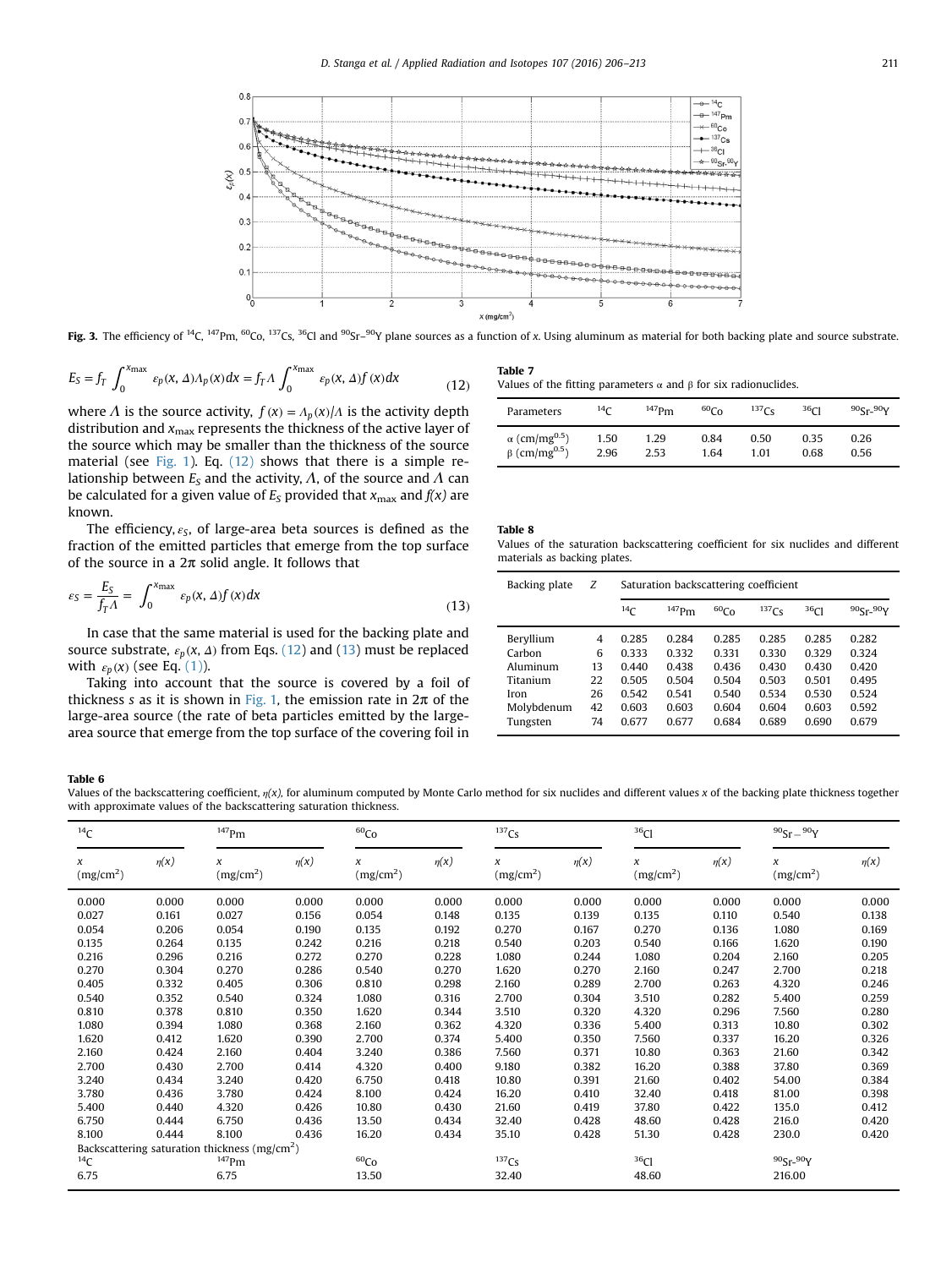#### <span id="page-6-0"></span>Table 9

| $^{14}C$                       |                                 | $147$ Pm                |                                | 60 <sub>Co</sub>        |                                 | 137C <sub>S</sub>     |                    | 36 <sub>Cl</sub>        |                                 | $90$ Sr- $90$ Y       |                               |
|--------------------------------|---------------------------------|-------------------------|--------------------------------|-------------------------|---------------------------------|-----------------------|--------------------|-------------------------|---------------------------------|-----------------------|-------------------------------|
| $x \text{ (mg/cm}^2)$          | $\eta^{(am)}_S(\boldsymbol{x})$ | $x \, (\text{mg/cm}^2)$ | $\eta_{\mathcal{S}}^{(am)}(x)$ | $x \, (\text{mg/cm}^2)$ | $\eta^{(am)}_S(\boldsymbol{x})$ | $x \text{ (mg/cm}^2)$ | $\eta^{(am)}_S(x)$ | $x \, (\text{mg/cm}^2)$ | $\eta^{(am)}_S(\boldsymbol{x})$ | $x \text{ (mg/cm}^2)$ | $\eta_{\mathsf{S}}^{(am)}(x)$ |
| 0.00                           | 0.444                           | 0.00                    | 0.438                          | 0.00                    | 0.436                           | 0.00                  | 0.430              | 0.00                    | 0.429                           | 0.00                  | 0.420                         |
| 0.14                           | 0.412                           | 0.28                    | 0.404                          | 0.56                    | 0.404                           | 0.70                  | 0.410              | 1.40                    | 0.410                           | 7.00                  | 0.384                         |
| 0.28                           | 0.398                           | 0.84                    | 0.380                          | 1.68                    | 0.380                           | 1.40                  | 0.400              | 3.50                    | 0.396                           | 14.0                  | 0.370                         |
| 0.84                           | 0.370                           | 1.96                    | 0.360                          | 3.50                    | 0.360                           | 3.50                  | 0.382              | 7.00                    | 0.378                           | 28.0                  | 0.358                         |
| 1.96                           | 0.352                           | 2.80                    | 0.352                          | 5.60                    | 0.350                           | 7.00                  | 0.364              | 14.0                    | 0.358                           | 56.0                  | 0.346                         |
| 2.80                           | 0.346                           | 4.20                    | 0.346                          | 11.20                   | 0.340                           | 14.0                  | 0.348              | 28.0                    | 0.340                           | 112.0                 | 0.334                         |
| 4.20                           | 0.340                           | 5.60                    | 0.342                          | 14.00                   | 0.338                           | 21.0                  | 0.340              | 42.0                    | 0.334                           | 168.0                 | 0.330                         |
| 5.60                           | 0.340                           | 7.00                    | 0.340                          | 19.60                   | 0.336                           | 35.0                  | 0.332              | 49.0                    | 0.332                           | 280.0                 | 0.326                         |
| $\theta$ (cm <sup>2</sup> /mg) |                                 |                         |                                |                         |                                 |                       |                    |                         |                                 |                       |                               |
| $^{14}$ C                      |                                 | $147$ Pm                |                                | 60 <sub>Co</sub>        |                                 | $137$ Cs              |                    | 36 <sub>Cl</sub>        |                                 | $90$ Sr- $90$ Y       |                               |
| 0.57                           |                                 | 0.930                   |                                | 2.14                    |                                 | 5.65                  |                    | 9.90                    |                                 | 20.70                 |                               |

Values of the saturation backscattering coefficient,  $\eta_{\sf s}^{\sf (arm)}(x)$ , corresponding to six nuclides and a two layered backing plate (aluminum-mylar), computed by Monte Carlo method for different values x of the Mylar foil thickness together with the values of the fitting parameter  $\theta$ .

a  $2\pi$  solid angle),  $E(s)$ , can be calculated by means of Eq. [\(5\)](#page-2-0). Thus, we have

$$
E(s) = f_T \int_0^{x_{\text{max}}} \varepsilon_{ps}(x, \Delta, s) \Lambda_p(x) dx
$$
  
=  $f_T \Lambda \int_0^{x_{\text{max}}} \varepsilon_{ps}(x, \Delta, s) f(x) dx$  (14)

The efficiency of the large-area source is given by

$$
\varepsilon(s) = \frac{E(s)}{f_T \Lambda} = \int_0^{x_{\text{max}}} \varepsilon_{ps}(x, \Delta, s) f(x) dx \tag{15}
$$

The transmission coefficient of beta particles emitted by the large-area source through the covering foil of thickness s is defined as the fraction of beta particles transmitted through this foil. As a result, we have

$$
t(s) = \frac{E(s)}{E_S} = \frac{\varepsilon(s)}{\varepsilon_S} = \frac{\int_0^{x_{\text{max}}} \varepsilon_{ps}(x, \Delta, s) f(x) dx}{\int_0^{x_{\text{max}}} \varepsilon_{ps}(x, \Delta) f(x) dx}
$$
(16)

One can be proved that *εps* (*x s* , , *Δ* ) from Eqs. (14), (15) and (16) must be replaced with  $\varepsilon_p(x + s)$  if the covering foil, source substrate and backing plate are made from the same material. If only the covering foil and the source substrate are made from the same material, one can also be proved that  $\varepsilon_{ps}(x, \Delta, s)$  from Eqs. (14), (15) and (16) must be replaced with  $\varepsilon_p$  ( $x + s$ ,  $\Delta + s$ ).

# 5.2. Efficiency of large-area beta sources fabricated by the ink-jet printing technique

As an example of application, we calculate the efficiency of <sup>36</sup>Cl large-area reference sources fabricated by the ink-jet printing technique [\(Yamada et al., 2012](#page-7-0)). A thin layer of about 5  $\mu$ m containing the radioactive material is applied by ink-jet printing technique on a substrate (polyester foil) of 0.1 mm thickness (14 mg/cm<sup>2</sup>) which is mounted in an aluminum frame (4 mm thickness). To avoid radioactivity contamination, the source is covered with a  $0.9 \text{ mg/cm}^2$  aluminized Mylar film. Because the effective atomic numbers of the polyester foil and the radioactive material are very close to the effective atomic number of the Mylar foil, we consider these materials as Mylar.

The source efficiency is calculated using Eq. (15), taking  $x_{\text{max}}$  $\mu = 0.7$  mg/cm<sup>2</sup>, s=0.9 mg/cm<sup>2</sup>,  $\Delta = 14.7$  mg/cm<sup>2</sup>, assuming a homogeneous activity distribution  $(f(x)) = 1/x_{\text{max}}$  and knowing that  $\varepsilon_{ps}(x, \Delta, s) = \varepsilon_p(x + s, \Delta + s) = a_0 + a_1(x + s)^{0.5} + a_2(x + s).$ 

$$
+ a_3(x + s)^{1.5} + a_4(x + s)^2 + a_5(x + s)^{2.5}
$$

The fitting parameters  $a_0$ ,  $a_1$ ,  $a_2$ ,  $a_3$ ,  $a_4$  and  $a_5$  were previously calculated at the end of the subchapter 2.3. Consequently, the calculated value of the source efficiency is 0.563. The experimental value of the source efficiency reported by [Yamada et al. \(2012\)](#page-7-0) was 0.551. As one can see, there is a very good agreement between the experimental value and the calculated value of the source efficiency. This good agreement proves the usefulness of the plane source concept and the models developed for calculating the efficiency of large-area beta sources.

## 5.3. Detection efficiency of large-area detectors

For the sake of simplicity, we consider the planar geometry shown in Fig. 4 where the backing plate, the source substratum and the detector window are made from the same material. This geometry refers to the detection of beta particles using large-area detectors. The detection efficiency,  $ε<sub>det</sub>$ , is defined as the probability of detecting and recording beta particles by the counting system for a given counting geometry and detector ([ICRU, 1994\)](#page-7-0). As a result, we have

$$
\varepsilon_{\text{det}} = \frac{R}{f_T \Lambda} \tag{17}
$$

where  $R$  is the count rate recorded by the counting system corrected for background, dead time losses and decay,  $\Lambda$  is the activity of the source. It is evident that

$$
R = p_{\beta} E(\mathbf{s}) \tag{18}
$$

where  $p<sub>\beta</sub>$  is the probability of detecting and recording of beta particles reaching the sensible volume of the detector and  $E(s)$  is the rate of these particles. Knowing that  $E(s) = t_w E_s = t_w f_T \epsilon_s A$  ( $t_w$  is the transmission coefficient of beta particle through the detector window), it follows that

$$
\varepsilon_{\text{det}} = p_{\beta} \varepsilon_{\mathsf{S}} t_{\mathsf{w}} = \varepsilon_{\mathsf{S}} \varepsilon_{\mathsf{I}} \tag{19}
$$

where  $\varepsilon_I = p_\beta t_w$  is the instrument efficiency defined by ISO 7503-1. Using Eqs. (17), (18) and (14), we get

$$
\varepsilon_{\text{det}} = p_{\beta} \int_0^{x_{\text{max}}} \varepsilon_p(x+s) f(x) dx = p_{\beta} \big[ \varepsilon_p(s) - I(x_{\text{max}}, s) \big]
$$
(20)



Fig. 4. Planar geometry for the detection of beta particles using large-area detectors.